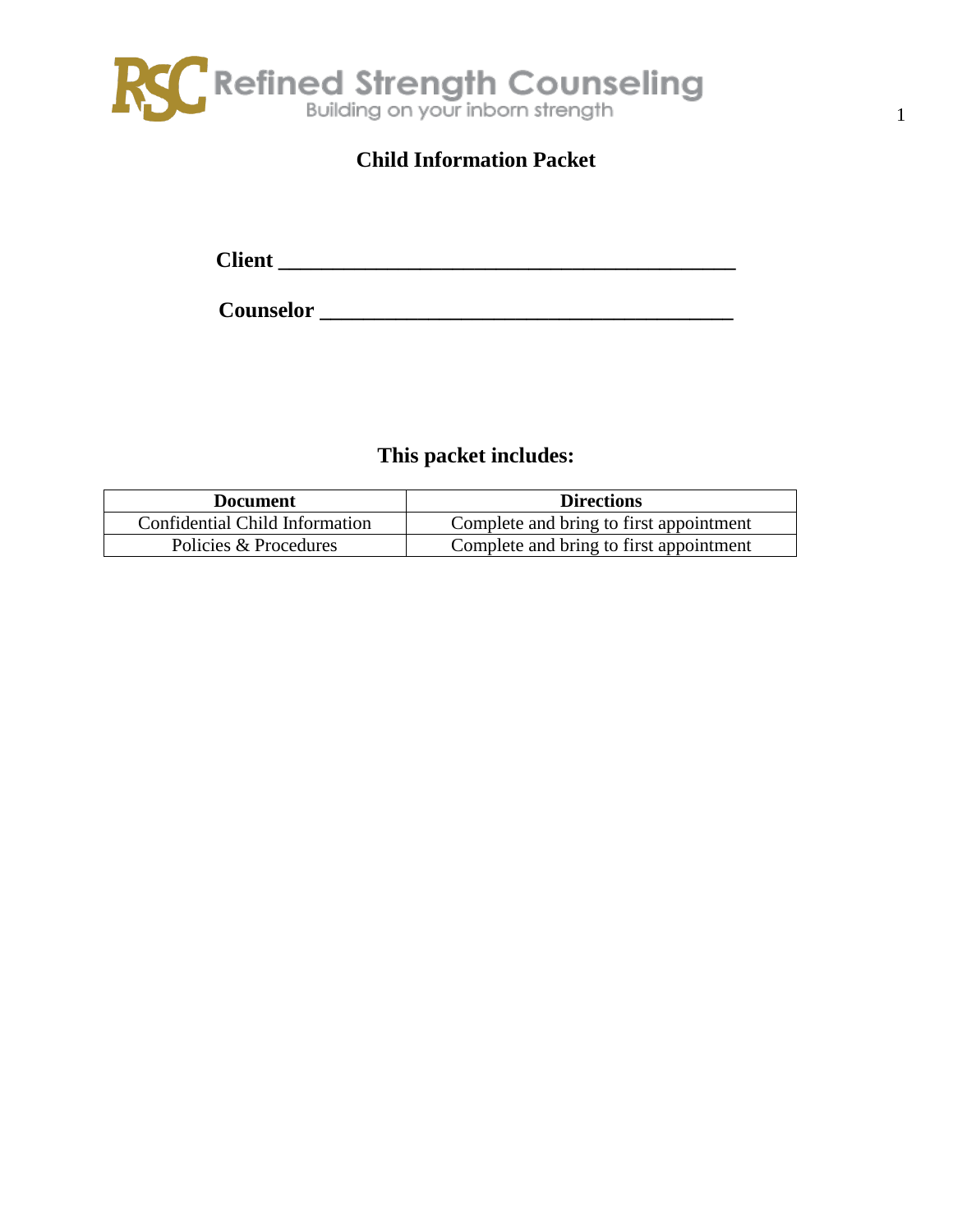

**Confidential Child Information**

## **PARENT INFORMATION**

| Where do you prefer to receive calls? _____Home ______Work ______Cell Phone                 |  |  |
|---------------------------------------------------------------------------------------------|--|--|
| Can we leave a message at this number? _____Yes ______No                                    |  |  |
| Marital Status: Single _____ Married ______ Separated ______ Divorced _____Widowed _____    |  |  |
| Length of Marriage: Current: _______ years Number & Length of other marriages: ____________ |  |  |
|                                                                                             |  |  |
|                                                                                             |  |  |
|                                                                                             |  |  |
|                                                                                             |  |  |
| Where do you prefer to receive calls? ____Home _____Work _______ Cell Phone                 |  |  |
| Can we leave a message at this number? _____Yes ______ No                                   |  |  |
|                                                                                             |  |  |
| <b>CHILD INFORMATION:</b>                                                                   |  |  |
|                                                                                             |  |  |
|                                                                                             |  |  |
|                                                                                             |  |  |
|                                                                                             |  |  |
|                                                                                             |  |  |
|                                                                                             |  |  |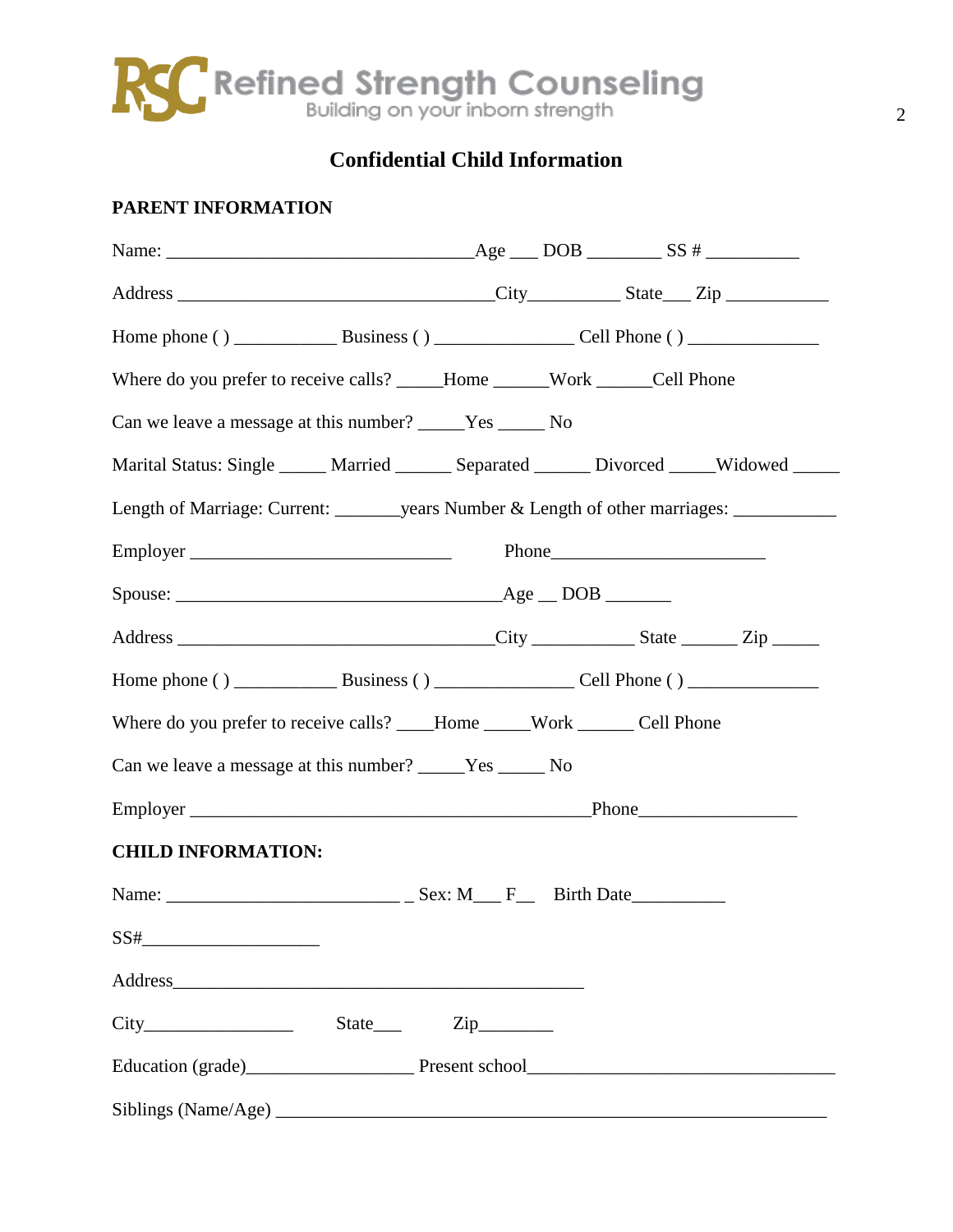

### **PSYCHOSOCIAL HISTORY:**

| <b>Current Family Situation:</b>   |                                                                                                               |                                                                          |  |
|------------------------------------|---------------------------------------------------------------------------------------------------------------|--------------------------------------------------------------------------|--|
|                                    | Mother - Relationship to child __ natural parent _ relative _adoptive parent _step-parent                     |                                                                          |  |
|                                    |                                                                                                               |                                                                          |  |
|                                    |                                                                                                               |                                                                          |  |
|                                    | <i>Father</i> – <b>Relationship to child</b> ___ natural parent __ relative ___adoptive parent ___step-parent |                                                                          |  |
|                                    |                                                                                                               |                                                                          |  |
|                                    |                                                                                                               |                                                                          |  |
| <b>Marital History of Parents:</b> |                                                                                                               |                                                                          |  |
|                                    |                                                                                                               | when $\qquad$                                                            |  |
|                                    | Separated                                                                                                     | when $\frac{1}{\sqrt{1-\frac{1}{2}}\cdot\frac{1}{2}}$                    |  |
|                                    | Divorced                                                                                                      | when $\frac{1}{\sqrt{1-\frac{1}{2}}\cdot\frac{1}{\sqrt{1-\frac{1}{2}}}}$ |  |
|                                    | Deceased                                                                                                      |                                                                          |  |
| Step-parents:                      | Married                                                                                                       | when $\frac{\ }{\ }$                                                     |  |
|                                    | Is there an ongoing custody battle for child? $\Gamma$ $\Gamma$ $\gamma$ $\gamma$ $\gamma$ $\gamma$ $\gamma$  |                                                                          |  |
| Who has primary custody of child?  |                                                                                                               |                                                                          |  |
|                                    | Are you required by a court or probation/parole officer to have this appointment?                             |                                                                          |  |
| $Yes$ No                           |                                                                                                               |                                                                          |  |
| If child is adopted:               |                                                                                                               |                                                                          |  |
|                                    |                                                                                                               |                                                                          |  |
|                                    |                                                                                                               |                                                                          |  |
|                                    |                                                                                                               |                                                                          |  |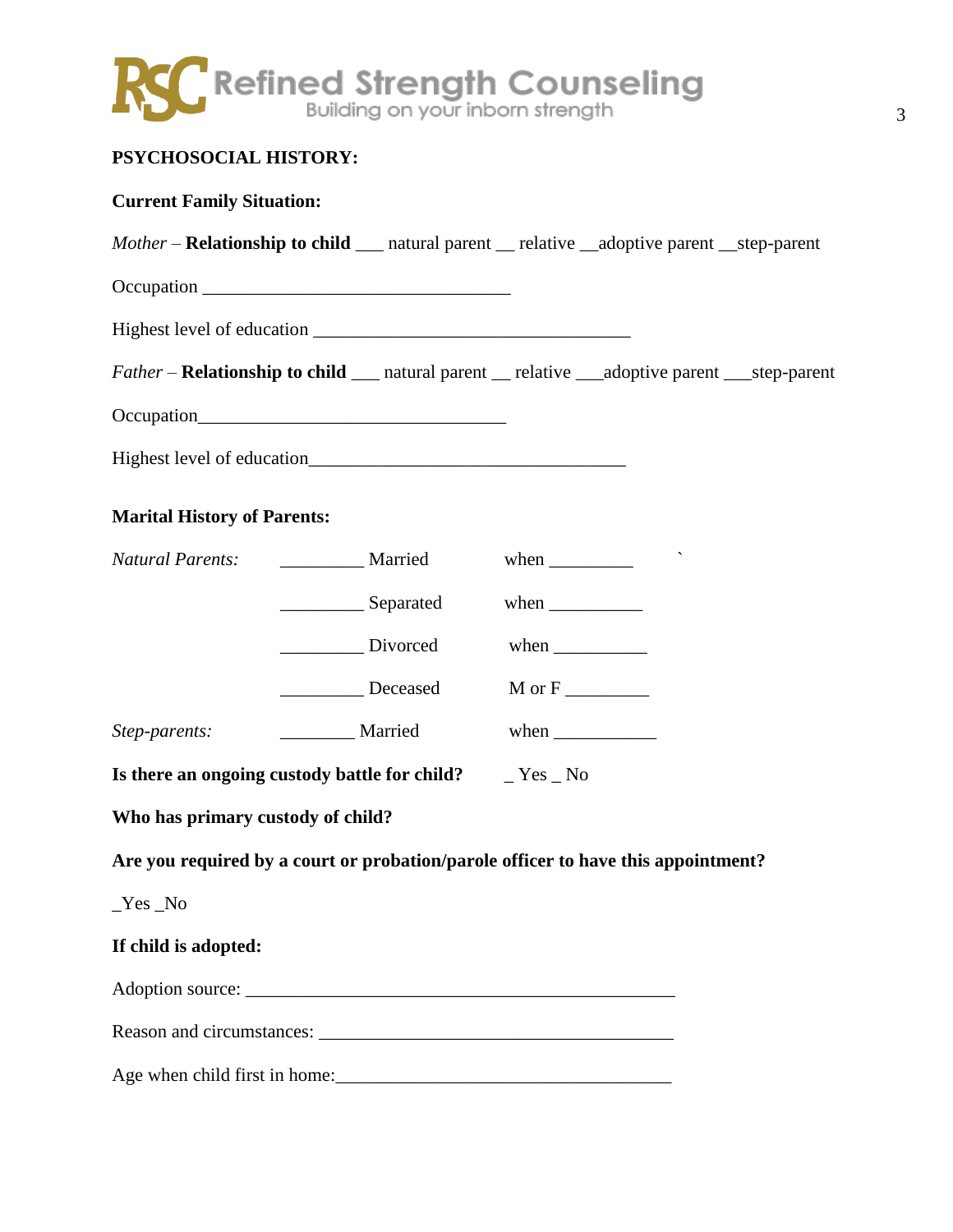

Date of legal adoption: \_\_\_\_\_\_\_\_\_\_\_\_\_\_\_\_\_\_\_\_\_\_\_\_\_\_\_\_\_\_\_\_\_\_\_\_\_\_\_\_\_

What has the child been told? \_\_\_\_\_\_\_\_\_\_\_\_\_\_\_\_\_\_\_\_\_\_\_\_\_\_\_\_\_\_\_\_\_\_\_\_

## **CHIEF COMPLAINT:**

Presenting problems: (check all that apply)

| Very unhappy         | <b>Impulsive</b>                | Fire setting          |
|----------------------|---------------------------------|-----------------------|
| Irritable            | Stubborn                        | $\equiv$ Stealing     |
| Temper outbursts     | Disobedience                    | $\equiv$ Lying        |
| Withdrawn            | Infantile                       | __ Sexual trouble     |
| Daydreaming          | Mean to others                  | __ School performance |
| Fearful              | Destructive                     | $\equiv$ Truancy      |
| Clumsy               | Trouble with the Law            | __ Bed wetting        |
| Overactive           | _ Running away                  | __ Soiled pants       |
| $\sqrt{S}$ low       | _Self-mutilating                | __ Eating problems    |
| Short attention span | _Head banging                   | Sleeping problems     |
| Distractible         | $\equiv$ Rocking                | $\equiv$ Sickly       |
| Lacks initiative     | $\mathop{\rm \underline{S}}$ hy | $\_$ Drugs            |
| Undependable         | _ Strange behavior              | _Alcohol use          |
| Peer conflict        | __ Strange thoughts             | __ Suicide talk       |
| Phobic               |                                 |                       |
|                      |                                 |                       |

\_\_\_\_\_\_\_\_\_\_\_\_\_\_\_\_\_\_\_\_\_\_\_\_\_\_\_\_\_\_\_\_\_\_\_\_\_\_\_\_\_\_\_\_\_\_\_\_\_\_\_\_\_\_\_\_\_\_\_\_\_\_\_\_\_\_\_\_\_\_\_\_\_\_\_\_\_\_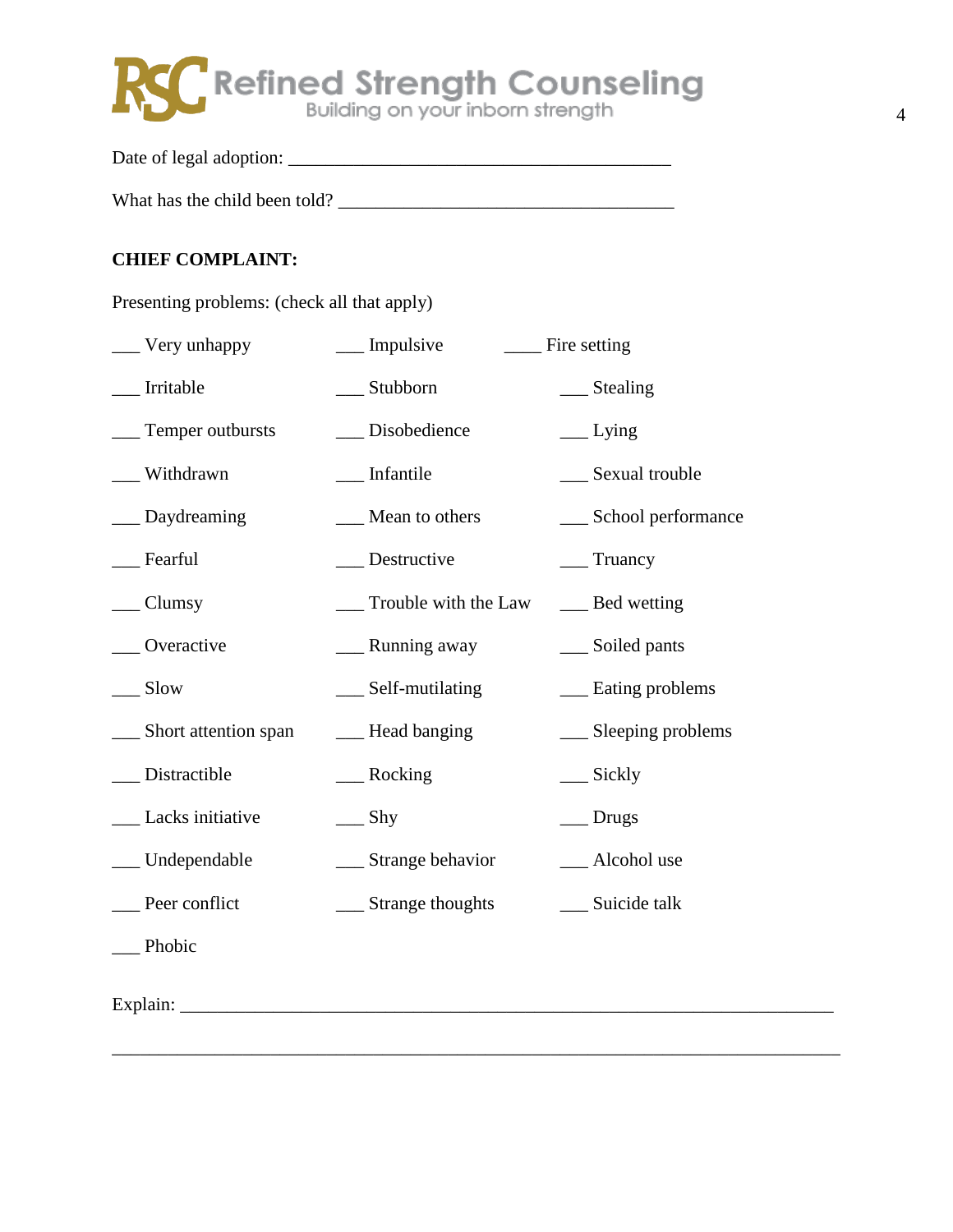| Problems perceived to be: _____ very serious _____ serious _____ not serious      |
|-----------------------------------------------------------------------------------|
| How long have these problems occurred? (Number of weeks, months, years)           |
|                                                                                   |
|                                                                                   |
| What changes would you like to see in your child?                                 |
| What changes would you like to see in yourself? _________________________________ |
| What changes would you like to see in your family?                                |

## **CHILD HEALTH INFORMATION**

Note all health problems the child has had or has now.

|                         | <b>AGE</b> |                         | <b>AGE</b> |
|-------------------------|------------|-------------------------|------------|
| High fevers             |            | <b>Dental Problems</b>  |            |
| Pneumonia               |            | $\mathbf{W}$ Weight     |            |
| Flu                     |            | Allergies               |            |
| Encephalitis            |            | Skin Problems           |            |
| Meningitis              |            | Asthma                  |            |
| Convulsions             |            | Headaches               |            |
| Unconsciousness         |            | <b>Stomach Problems</b> |            |
| Concussions             |            | Accident                |            |
| Head Injury             |            | Anemia                  |            |
| Fainting                |            | _High/Low Blood Pres.   |            |
| <b>Dizziness</b>        |            | <b>Sinus Problems</b>   |            |
| <b>Tonsils Out</b>      |            | <b>Heart Problems</b>   |            |
| <b>Vision Problems</b>  |            | _Hyperactivity          |            |
| <b>Hearing Problems</b> |            | Other Illnesses, etc.   |            |
| Earaches                |            | (Explain                |            |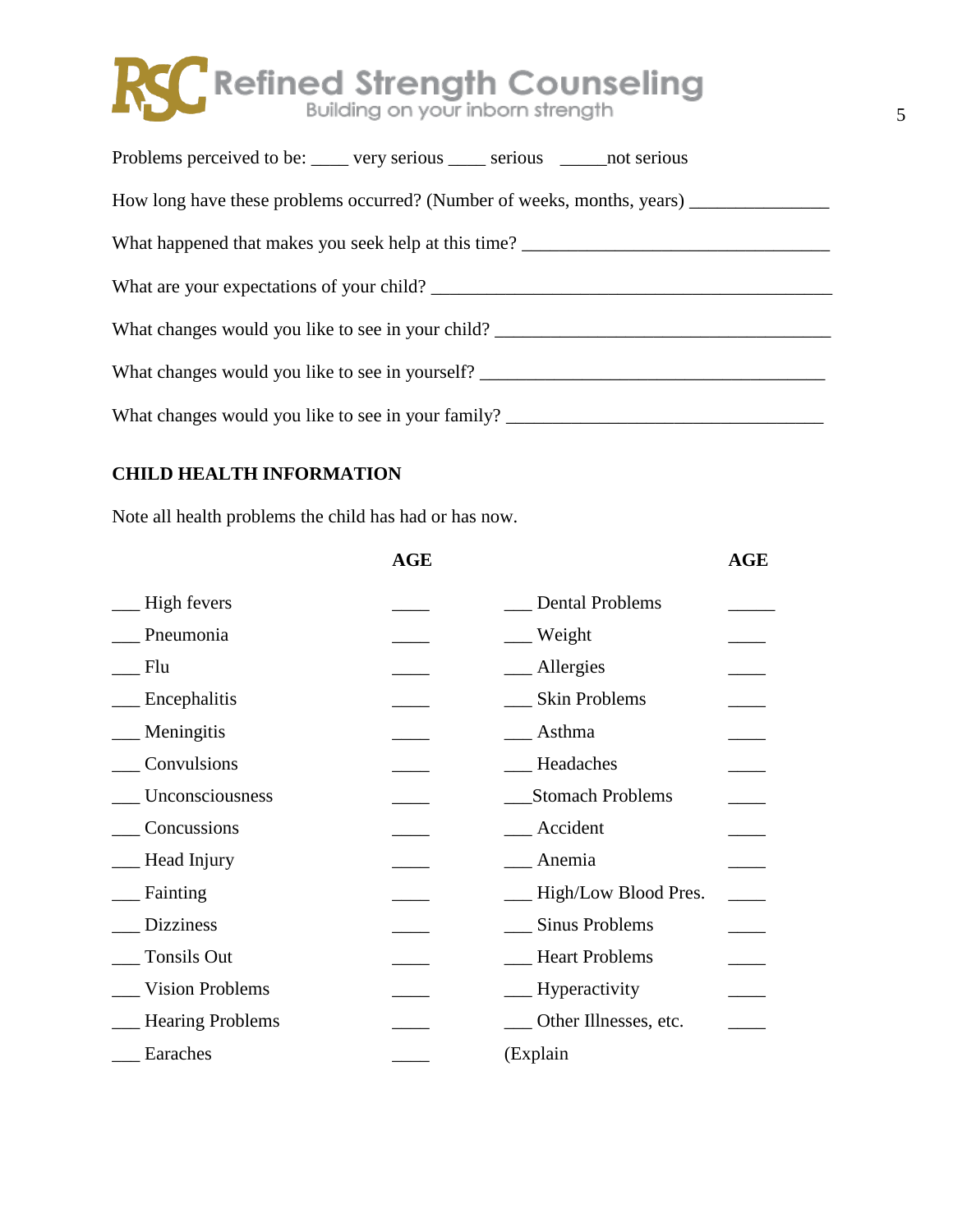

| Has the child ever been hospitalized? ____Yes ____ No                                    |                   |
|------------------------------------------------------------------------------------------|-------------------|
| Age:                                                                                     |                   |
| $How Long: ____________$                                                                 |                   |
|                                                                                          |                   |
| Has child ever been seen by a medical specialist? ____Yes ____ No                        |                   |
| Age:                                                                                     |                   |
|                                                                                          |                   |
|                                                                                          |                   |
| Has child ever taken, or is he/she presently any prescribed medications? ____Yes ____ No |                   |
| Age:                                                                                     |                   |
|                                                                                          |                   |
|                                                                                          |                   |
|                                                                                          |                   |
| Has child ever received counseling services before? These Yes<br>$\sim$ No               |                   |
|                                                                                          |                   |
| When?<br>How long Form whom?                                                             | <b>City/State</b> |
|                                                                                          |                   |
|                                                                                          |                   |
|                                                                                          |                   |
| Has child ever attempted suicide before? _Yes _No                                        |                   |
| Is child currently suicidal?<br>$Yes$ No                                                 |                   |
| Does child have suicidal plan?<br>$Yes$ No                                               |                   |
| Has child ever self-injured?<br>$Yes$ _ No                                               |                   |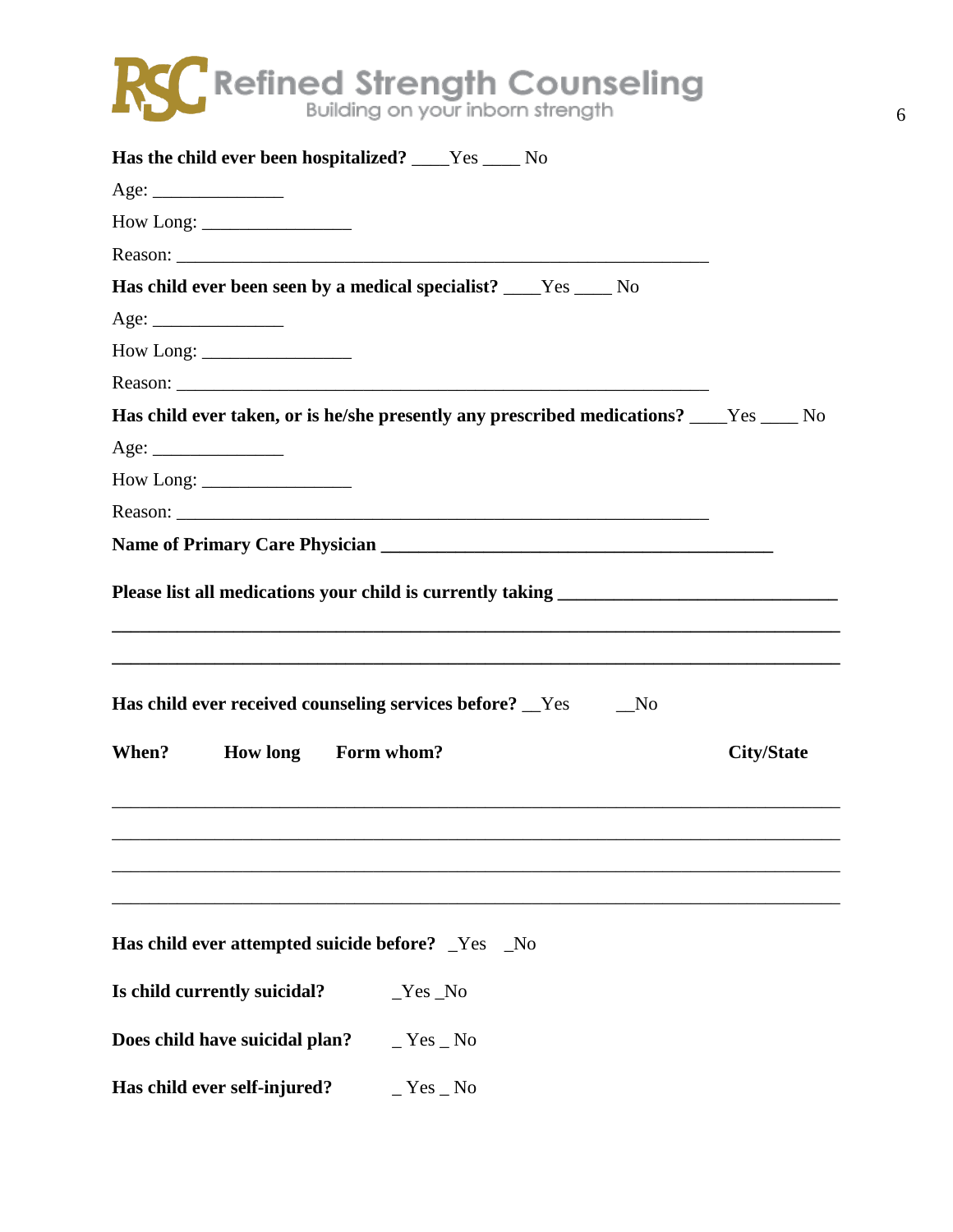| DEVELOPMENTAL HISTORY                  |                                                                                           |                             |
|----------------------------------------|-------------------------------------------------------------------------------------------|-----------------------------|
|                                        | <b>Prenatal – Child wanted?</b> ____Yes ____No                                            | Planned for? ____Yes ____No |
| Normal pregnancy? ____Yes ____No       |                                                                                           |                             |
|                                        |                                                                                           |                             |
|                                        | ,我们也不能在这里的时候,我们也不能在这里的时候,我们也不能会在这里的时候,我们也不能会在这里的时候,我们也不能会在这里的时候,我们也不能会在这里的时候,我们也不         |                             |
|                                        |                                                                                           |                             |
| <b>BIRTH</b>                           |                                                                                           |                             |
|                                        | <b>Length of active labor:</b> hrs. Easy Difficult                                        |                             |
| Full term: Yes No                      |                                                                                           |                             |
| If premature, how early:               |                                                                                           |                             |
| If overdue, how late:                  |                                                                                           |                             |
| Birth weight: lbs. oz.                 |                                                                                           |                             |
|                                        | Type of delivery: ___ spontaneous ___cesarean ___with instruments ___Head first ___breech |                             |
|                                        | Was it necessary to give the infant oxygen? ____Yes ___No If yes, how long                |                             |
|                                        | Did infant require blood transfusions? ____Yes ___No                                      |                             |
|                                        | Did infant require X-ray? ____Yes ____No                                                  |                             |
| Physical condition of infant at birth: |                                                                                           |                             |
|                                        | (If yes explain) Anorexia Ves No                                                          |                             |
|                                        | Trauma ____Yes ____No                                                                     |                             |
|                                        | Other complications ____Yes ____No                                                        |                             |
|                                        |                                                                                           |                             |

**Did mother abuse alcohol/drugs during pregnancy?** \_\_\_\_Yes \_\_\_\_No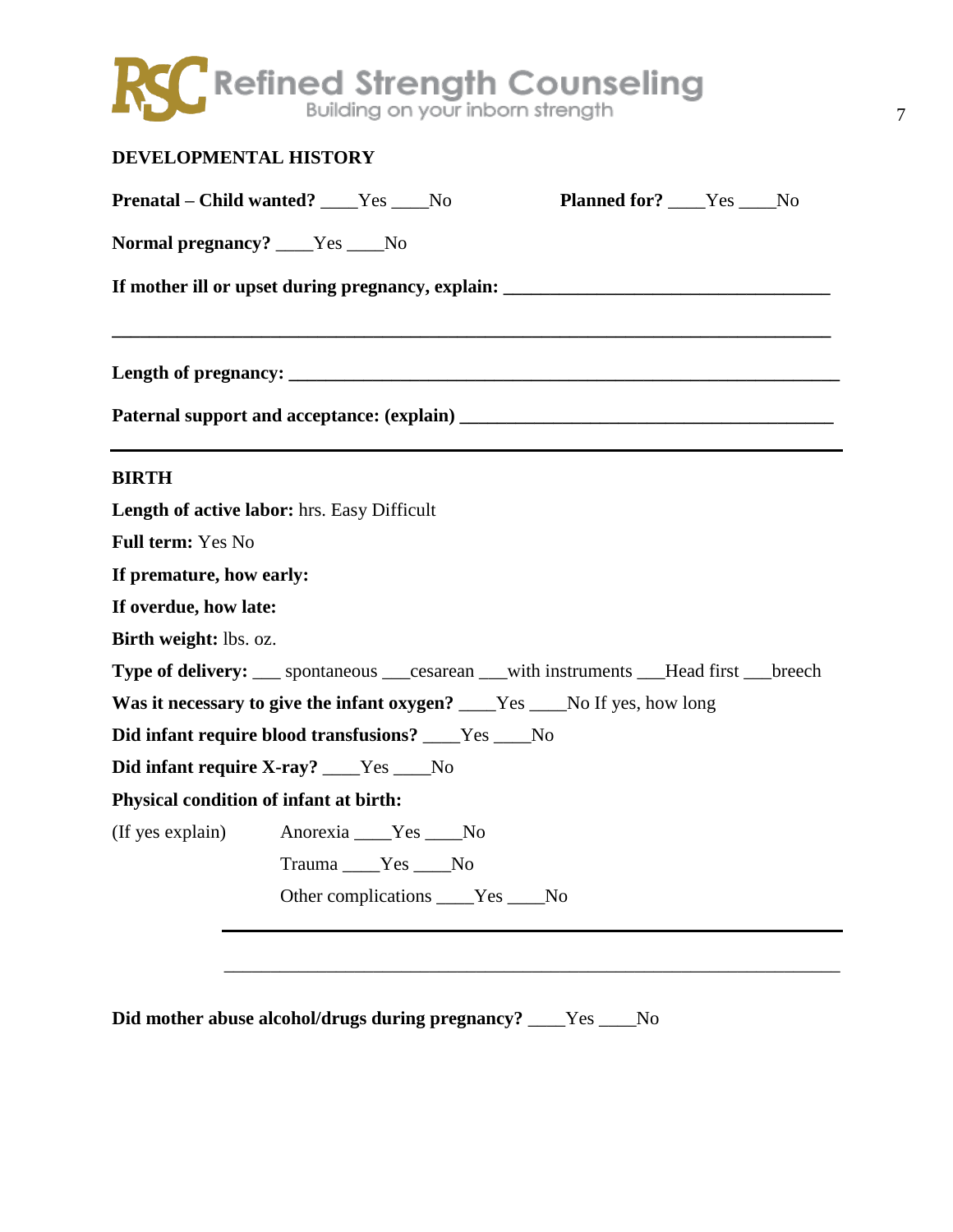| <b>NEWBORN PERIOD:</b>                                                  |                                                                                                                       |                                                                 | how long                 |
|-------------------------------------------------------------------------|-----------------------------------------------------------------------------------------------------------------------|-----------------------------------------------------------------|--------------------------|
| Irritability                                                            |                                                                                                                       | Yes<br>$\_\_$ No                                                |                          |
| Vomiting                                                                |                                                                                                                       | $\frac{1}{\sqrt{1-\frac{1}{2}}}$ Yes<br>$\rule{1em}{0.15mm}$ No |                          |
| Difficulty breathing                                                    | Yes                                                                                                                   | No.                                                             |                          |
| Difficulty sleeping                                                     |                                                                                                                       | $\frac{1}{1}$ Yes<br>$\rule{1em}{0.15mm}$ No                    |                          |
| Convulsions/twitching                                                   |                                                                                                                       | Yes<br>$\frac{1}{\sqrt{1-\frac{1}{2}}}$ No                      |                          |
| Colic                                                                   |                                                                                                                       | Yes<br>$\_\_$ No                                                |                          |
| Normal weight gain                                                      |                                                                                                                       | $\frac{1}{1}$ Yes<br>$\frac{1}{\sqrt{1-\frac{1}{2}}}$ No        | <b>Contract Contract</b> |
| Was child breast fed                                                    | Yes                                                                                                                   | $\rule{1em}{0.15mm}$ No                                         |                          |
| DEVELOPMENTAL MILESTONES:                                               |                                                                                                                       |                                                                 |                          |
| Age at which child:                                                     |                                                                                                                       |                                                                 |                          |
| Sat up:                                                                 | <u> Alexandria de Alexandria de Alexandria de Alexandria de Alexandria de Alexandria de Alexandria de Alexandria </u> | Sentences:                                                      |                          |
| Crawled:                                                                |                                                                                                                       | Bladder trained:                                                |                          |
| Walked:                                                                 |                                                                                                                       | Bowel trained:                                                  |                          |
| Spoke single words:                                                     |                                                                                                                       | Weaned:                                                         |                          |
|                                                                         |                                                                                                                       |                                                                 |                          |
| <b>EARLY SOCIAL DEVELOPMENT:</b><br>Relationship to siblings and peers: |                                                                                                                       |                                                                 |                          |
|                                                                         | ____________________ Individual play ______________ group play                                                        |                                                                 |                          |
|                                                                         |                                                                                                                       |                                                                 |                          |
|                                                                         |                                                                                                                       |                                                                 |                          |

\_\_\_\_\_\_\_\_\_\_\_\_\_\_\_\_\_\_\_\_\_\_\_\_\_\_\_\_\_\_\_\_\_\_\_\_\_\_\_\_\_\_\_\_\_\_\_\_\_\_\_\_\_\_\_\_\_\_\_\_\_\_\_\_\_\_\_\_\_\_\_\_\_\_\_\_\_\_

\_\_\_\_\_\_\_\_\_\_\_\_\_\_\_\_\_\_\_\_\_\_\_\_\_\_\_\_\_\_\_\_\_\_\_\_\_\_\_\_\_\_\_\_\_\_\_\_\_\_\_\_\_\_\_\_\_\_\_\_\_\_\_\_\_\_\_\_\_\_\_\_\_\_\_\_\_\_

Describe special habits, fears, or idiosyncrasies of the child: \_\_\_\_\_\_\_\_\_\_\_\_\_\_\_\_\_\_\_\_\_\_\_\_\_\_\_\_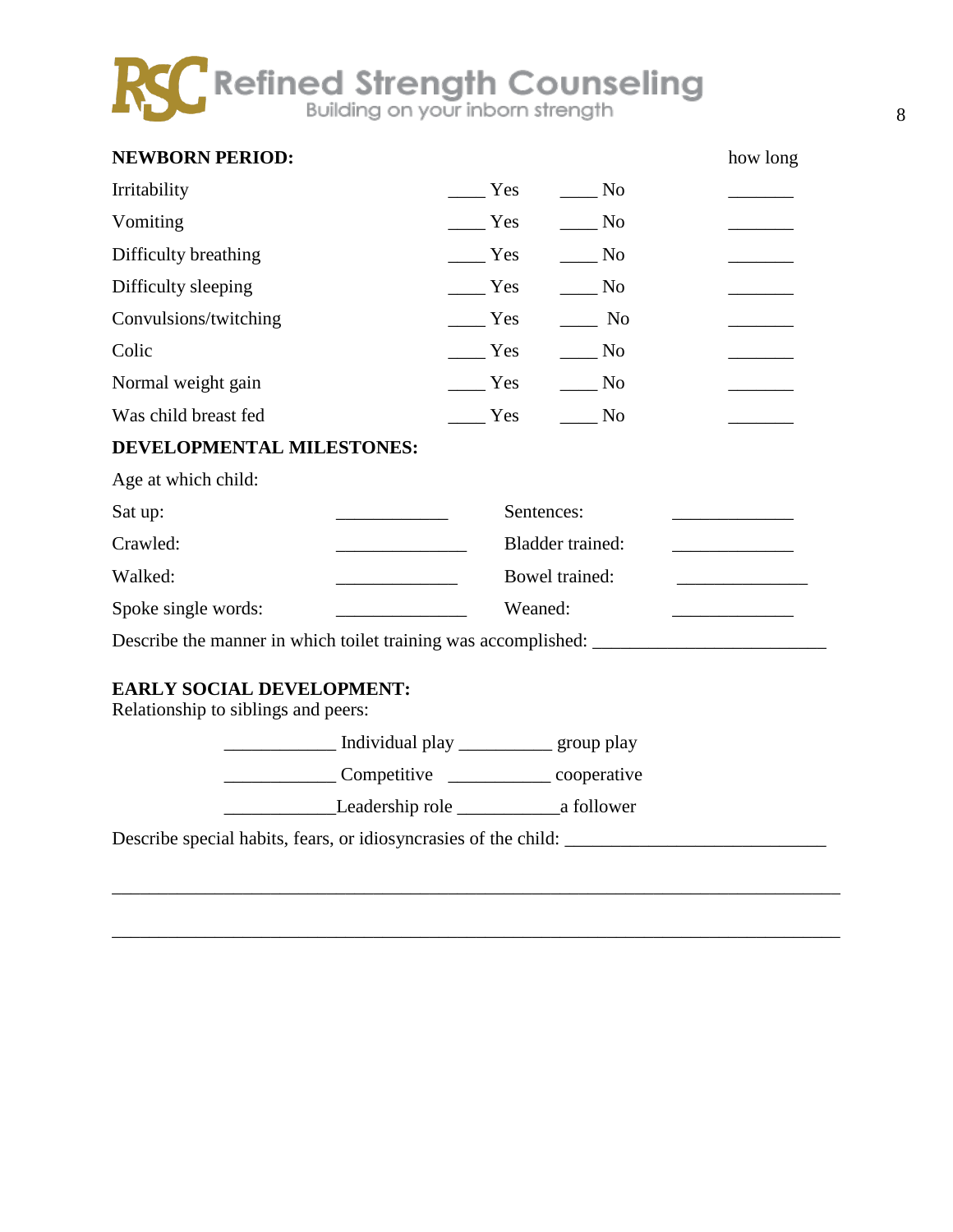

## **EDUCATIONAL HISTORY:**

| Preschool:          |                                                                                         |                                                                                                                        |
|---------------------|-----------------------------------------------------------------------------------------|------------------------------------------------------------------------------------------------------------------------|
|                     |                                                                                         |                                                                                                                        |
| City/State          |                                                                                         | <u> 1988 - Johann Stoff, deutscher Stoffen und der Stoffen und der Stoffen und der Stoffen und der Stoffen und der</u> |
| Dates attended:     | $from \_\_\_to to \_\_\_\_$                                                             |                                                                                                                        |
|                     |                                                                                         |                                                                                                                        |
| <b>Elementary:</b>  |                                                                                         |                                                                                                                        |
|                     |                                                                                         |                                                                                                                        |
|                     |                                                                                         | City/State                                                                                                             |
| Dates attended:     | $from \_\_\_to$ to $\_\_\_\_\_\_\_\_\_\_\_\_\_\_\_\_\_\_\_\_$                           |                                                                                                                        |
|                     |                                                                                         |                                                                                                                        |
| <b>Junior High:</b> |                                                                                         |                                                                                                                        |
|                     |                                                                                         |                                                                                                                        |
|                     |                                                                                         |                                                                                                                        |
| Dates attended:     | $from \_\_\_to$ to $\_\_\_\_\_\_$                                                       |                                                                                                                        |
|                     |                                                                                         |                                                                                                                        |
| <b>High School:</b> |                                                                                         |                                                                                                                        |
|                     |                                                                                         |                                                                                                                        |
|                     |                                                                                         |                                                                                                                        |
| Dates attended:     | $from \_\_\_to\$                                                                        |                                                                                                                        |
|                     |                                                                                         |                                                                                                                        |
|                     | Types of classes: ___________Regular _________ Learning disability _______ Continuation |                                                                                                                        |
|                     | ________ Emotionally handicapped ________Opportunity _____ Other                        |                                                                                                                        |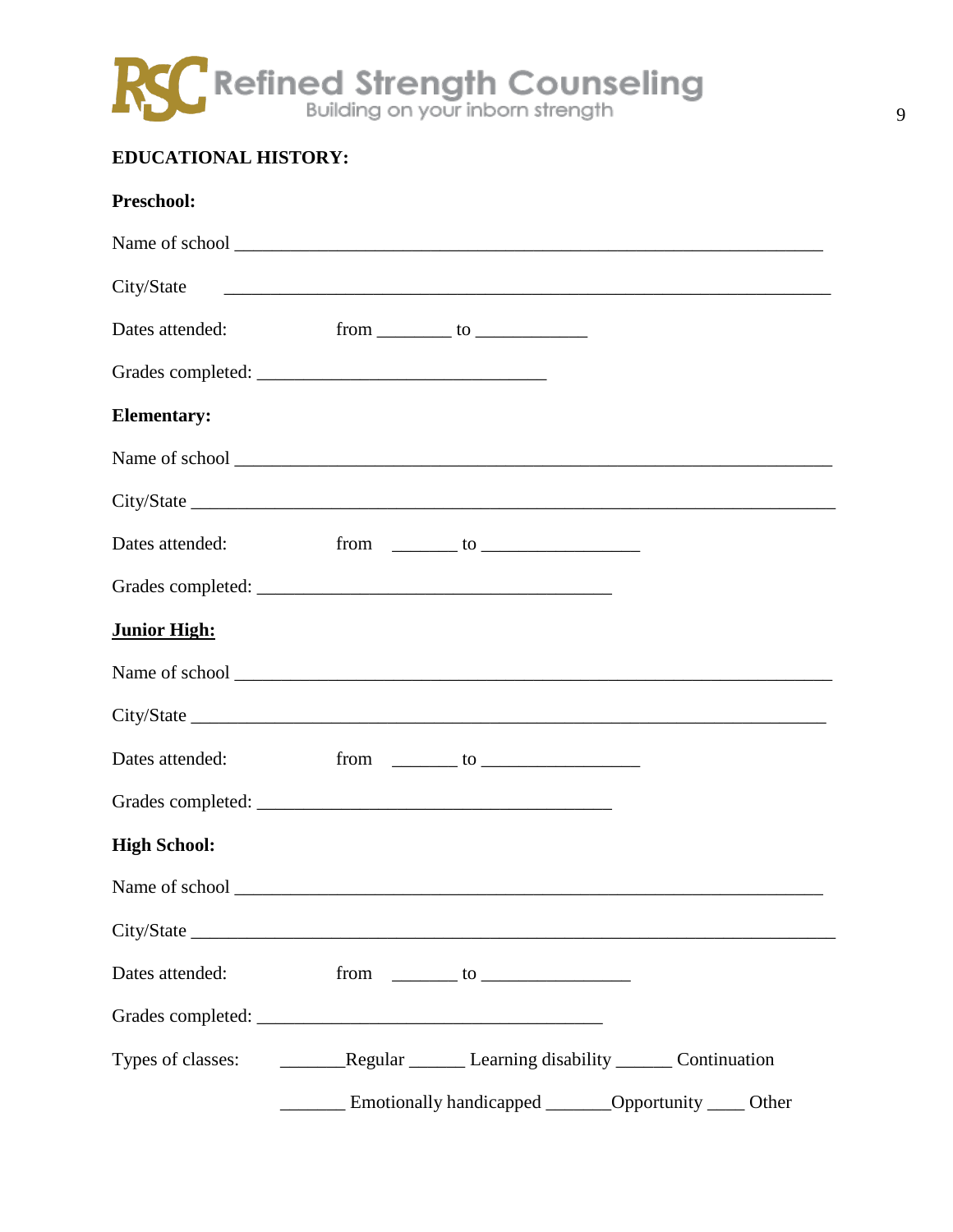| (If yes, when and how many years appropriate grade level at present time?)        |
|-----------------------------------------------------------------------------------|
| <b>ACADEMIC PERFORMANCE:</b>                                                      |
|                                                                                   |
|                                                                                   |
|                                                                                   |
|                                                                                   |
| Does child participate in extracurricular activities? ________Yes _____________No |
|                                                                                   |
|                                                                                   |
| What are child's educational aspirations?                                         |
| Quit school                                                                       |
| Craduate from high school                                                         |
| Go to college                                                                     |
| Has child had special testing in school? (If yes, what were the results?)         |
| Psychological ________Yes _______ No                                              |
| Vocational __________Yes ________ No                                              |
|                                                                                   |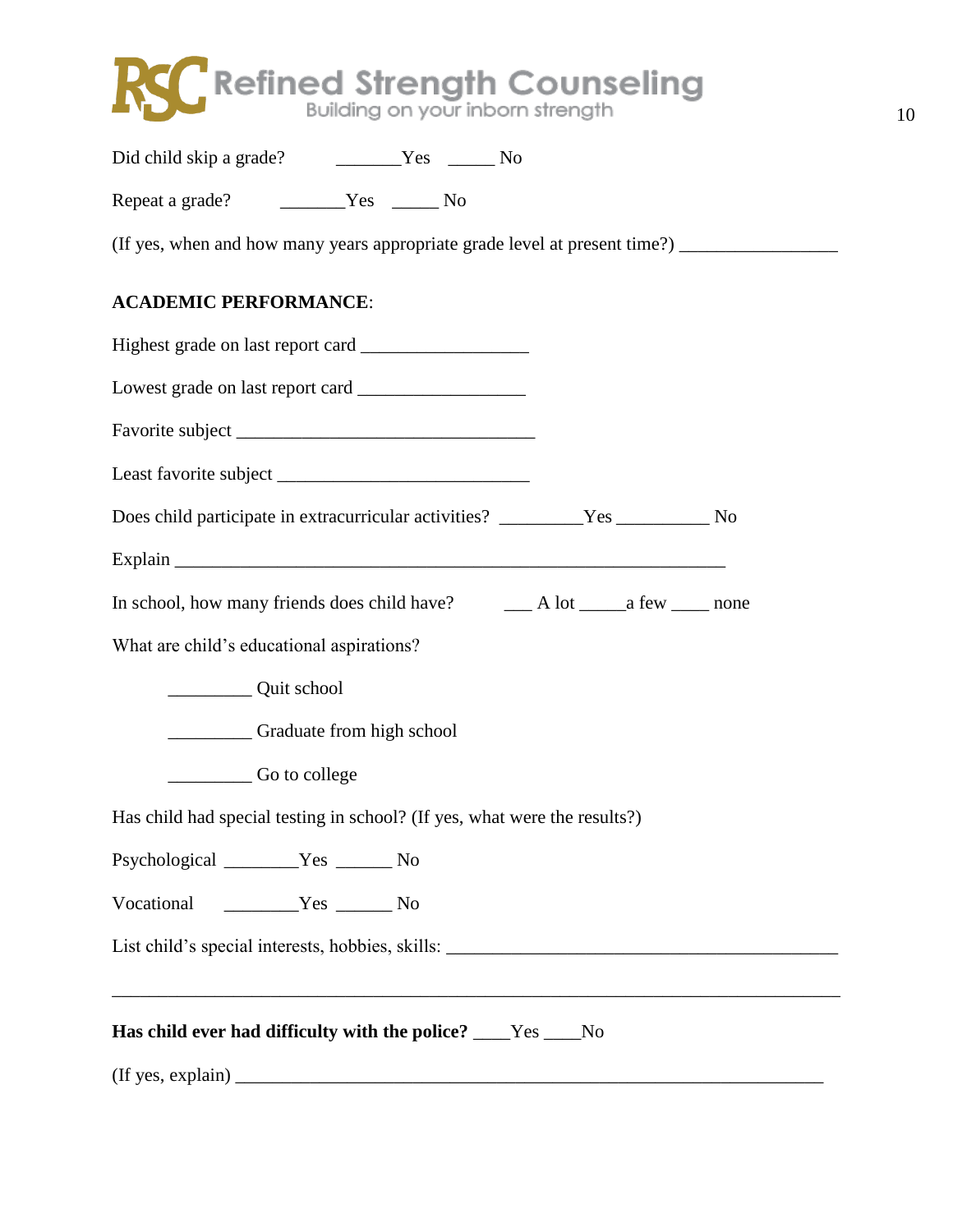

| Has child ever appeared in juvenile court? The No       |  |
|---------------------------------------------------------|--|
|                                                         |  |
| <b>Has child ever been on probation?</b> ____Yes ____No |  |
| (If yes, explain)                                       |  |
|                                                         |  |
|                                                         |  |
|                                                         |  |

### **COUNSELING SERVICES**

After the initial evaluation, you and your counselor will decide if he/she is the best person to provide the services which you need in order to meet your treatment objectives. If you choose to continue, your counselor will work with you to determine your treatment plan. Counseling is a process in which the client and counselor work together to help solve problems, explore feelings and work towards goals. In order for this to be successful, you will need to work on goals or assignments between sessions.

Please note that it is impossible to guarantee any specific results regarding your counseling goals; however, together we will work to achieve the best possible results for you. Respect, cooperation, and professionalism will characterize this therapeutic relationship at all times. Some clients may need only a few sessions to achieve their goals; whereas, others may choose to come for an extended period of time.

As a client, you are in complete control and may end the counseling relationship at any point.

## **CONFIDENTIALITY**

**In general, the confidentiality of all communications between a client and the counselor is protected by law, and information cannot be released without your written permission**. However there are some exceptions: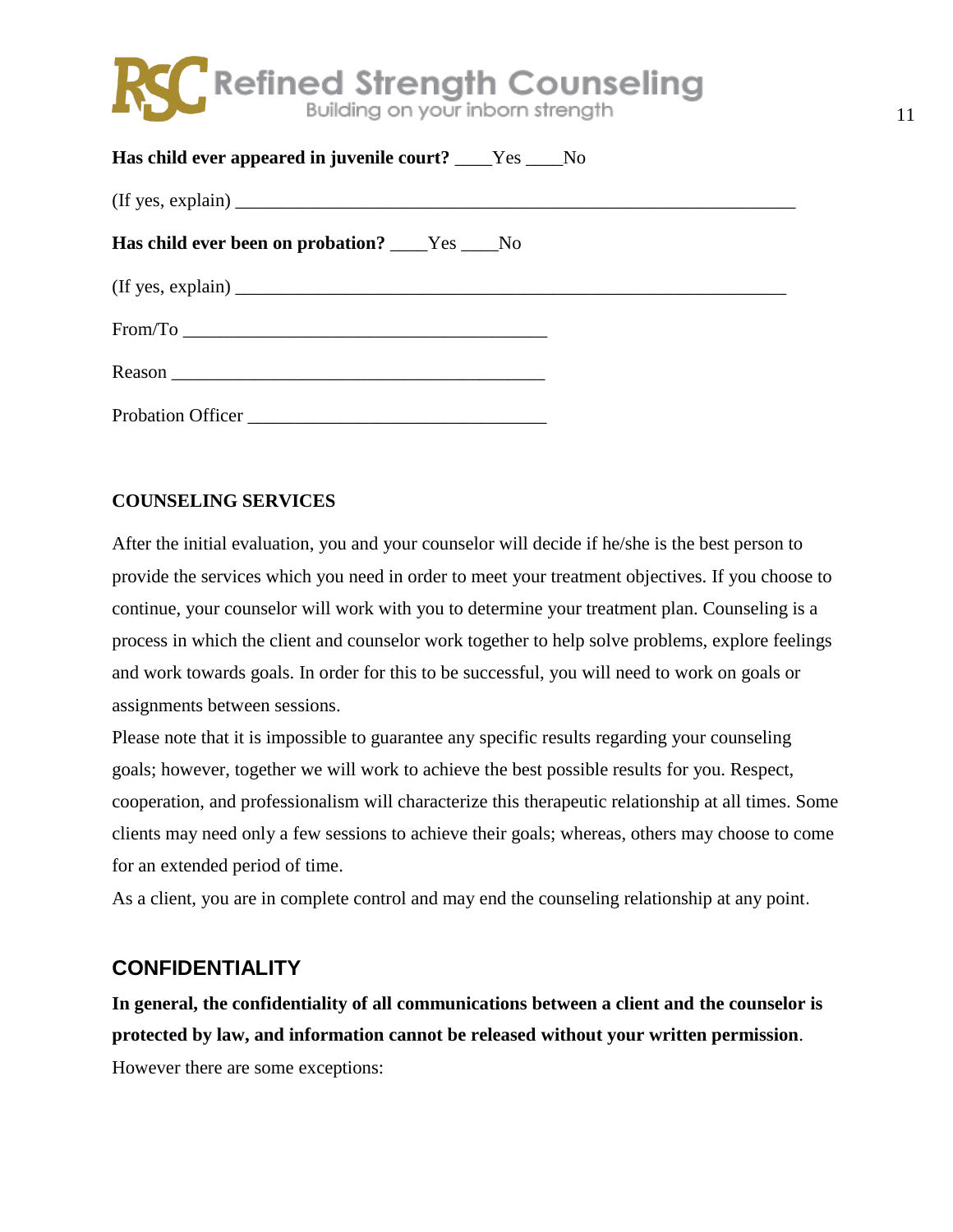You sign a release directing disclosure of information to another professional or to someone else of your choosing.

If you choose to file insurance, your insurance company may have access to your records. Insurance companies usually require a specific clinical diagnosis, determined by the therapist, when claims are filed for mental health services. This diagnosis most likely will become a permanent part of your record. We cannot guarantee that our services will be covered by your policy or insurance company.

A court of law by a subpoena may under certain circumstances require the counselor to testify and/or release client files. It is our policy NOT to be involved in legal issues. If you have knowledge that your case is or may lead to a legal issue, we will make an appropriate professional referral. However, if a counselor receives a subpoena involving you, you will be responsible to pay \$150.00 per hour for the time and expense spent in responding to the subpoena.

**In accordance with the highest of ethical standards and with accordance to state and federal law, if a client intends to take harmful or dangerous action against another human being or against himself/herself, a counselor has a duty to warn:**

- 1. Appropriate state or local agencies
- 2. The person who is likely to suffer the result of harmful behavior,
- 3. The family of the person who is likely to suffer the result of the harmful behavior,
- 4. The family of the client who intends to harm himself/herself,

In cases of **suspected or known** past or current abuse/neglect against a **minor child or elderly person,** the counselor has a responsibility to notify appropriate authorities (such as Child Protective Services).

Your counselor may consult with another professional on your case. Every attempt will be made to ensure that your identity will remain anonymous. The professional who is consulted is held to the same limits of confidentiality outlined here.

# **Please discuss with your counselor any questions or concerns you may have regarding the limits to confidentiality.**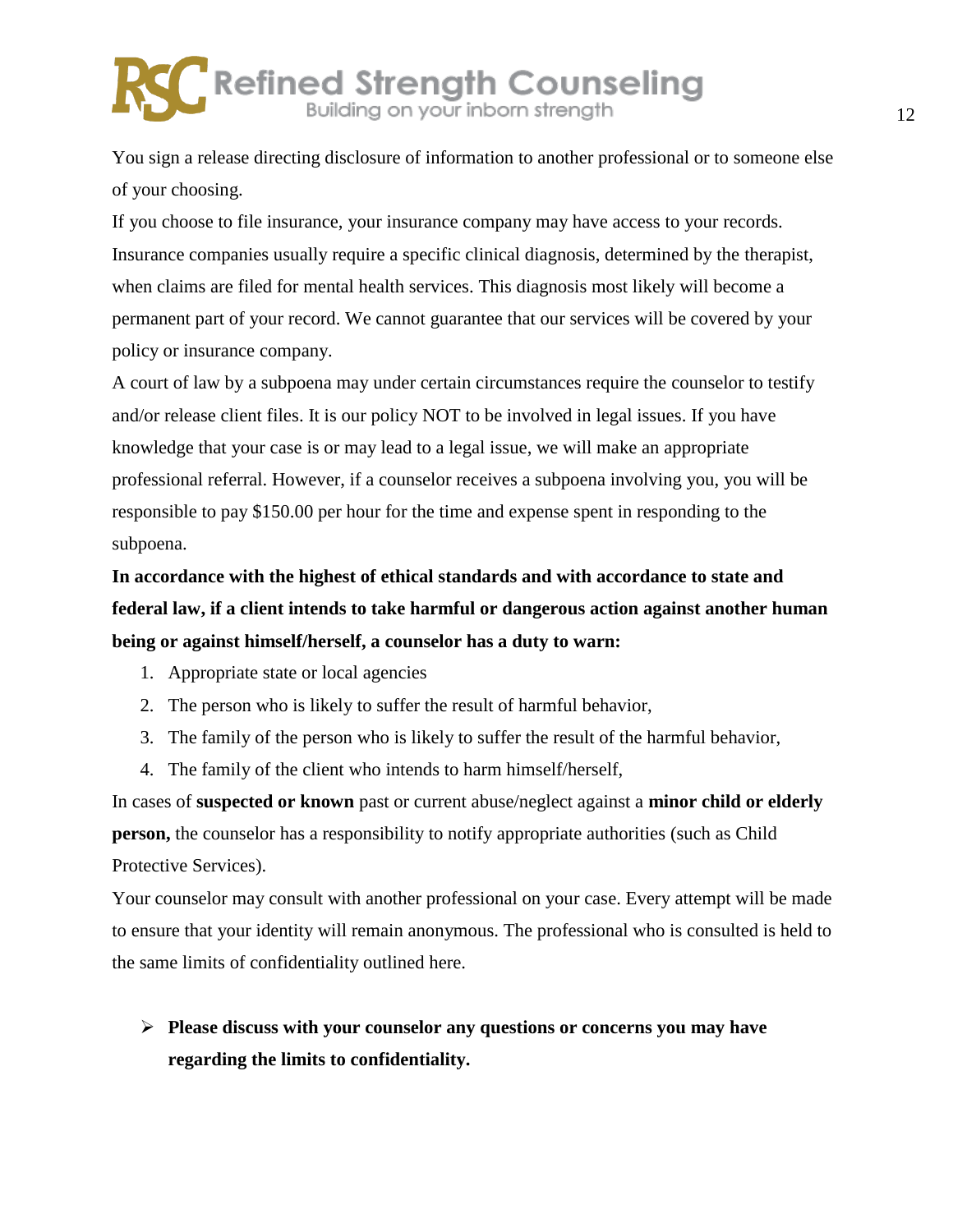

### **FINANCIAL POLICY**

- The fee for a 45-minute session is \$110.00.
- FULL Payment is required at the time services are rendered and is the responsibility of the client or guarantor.
- Please discuss the possibility of alternative fee arrangements if the cost would prevent you from coming.
- **Refined Strength Counseling (RSC)** does not currently participate in managed care agreements with insurance companies. We will provide you with a **RSC** invoice **for you to submit to your provider** for reimbursement to you. The full payment is due at the time of service even if you are going to file with a third party.
- Please initial here to state that you agree with the terms of our financial policies.

### **APPOINTMENTS**

Counseling sessions are 45-50 minutes. For counseling to be effective several things are required among which are commitment to the process through faithfully attending appointments; completing "homework assignments" between sessions; establishing clearly defined goals (the counselor will help do this in the first session);

- Please be on time for your appointment and have all necessary paperwork completed
- All cancellations must be made at least 24 hours prior to your scheduled appointment time.
- Cancellations with less than 24 hours' notice will be charged one half of your counselor's normal fee.